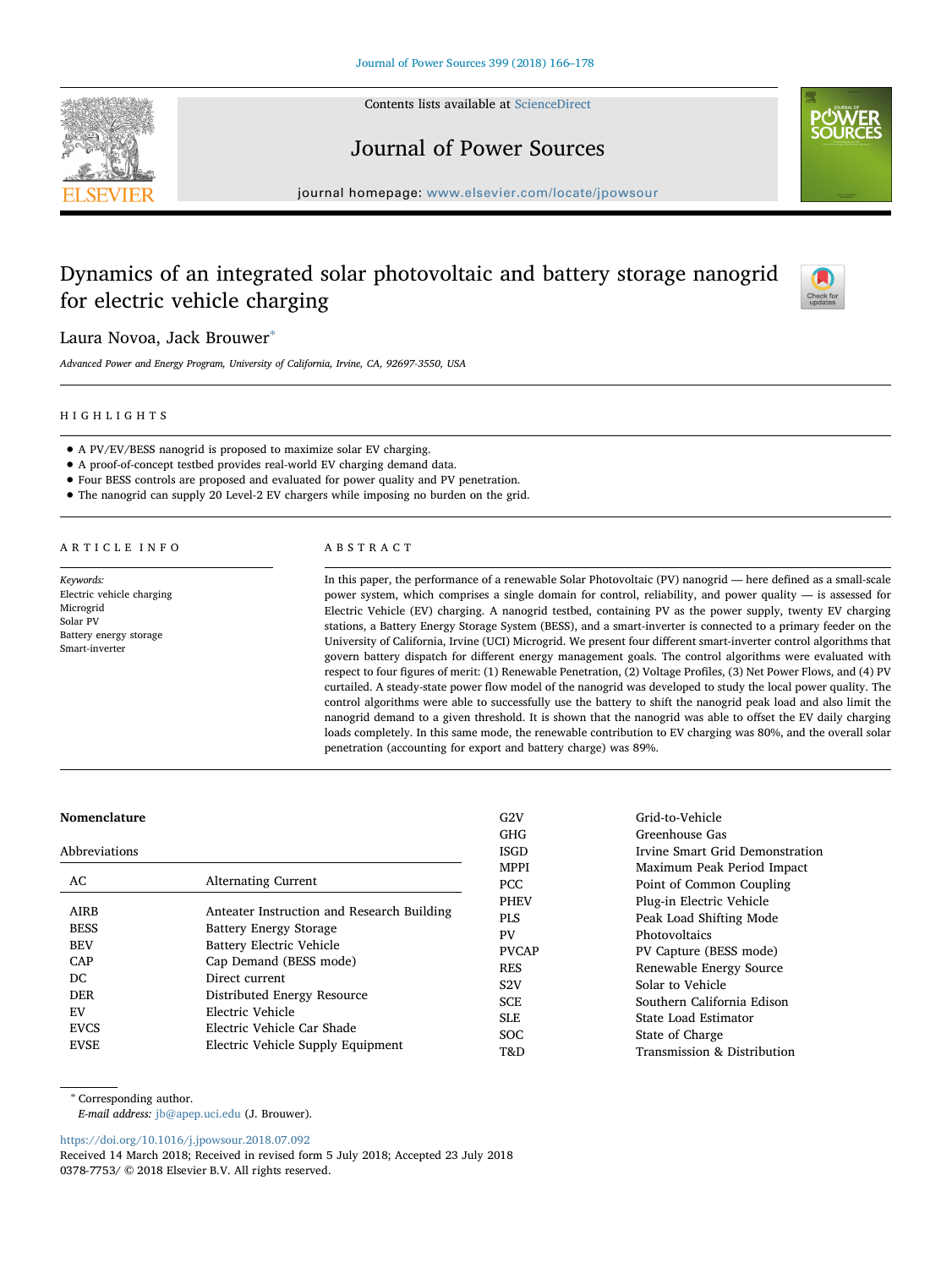| UCI | University of California, Irvine |
|-----|----------------------------------|
| V2G | Vehicle-to-Grid                  |

BESS control variables

| Variable                   | Description                                    | Units         |
|----------------------------|------------------------------------------------|---------------|
| $BESS_{Dch}(t)$            | Battery discharge power at time t              | kW            |
| $BESS_{Ch}(t)$             | Battery charge power at time t                 | kW            |
| EVSE(t)                    | Electric Vehicle Supply Equipment charging     | kW            |
|                            | demand at time t                               |               |
| PV(t)                      | PV power output at time t                      | kW            |
| $BESS_{kW}$                | Maximum battery discharge power                | kW            |
| $CAP_{kW}$                 | Cap demand threshold                           | kW            |
| ф                          | Percent of energy in the BESS charged by solar | $\frac{0}{0}$ |
|                            | PV                                             |               |
| $\eta_{inv}$               | Inverter efficiency                            | $\frac{0}{0}$ |
| $\eta_{Ch}$ , $\eta_{Dch}$ | BESS charging and discharging efficiency       | $\frac{0}{0}$ |

#### 1. Introduction

Environmental concerns and fossil fuel depletion have spurred the latest research interests in shifting traditional power generation and transportation paradigms. Microgrids and nanogrids are small-scale electric utility grid networks that operate as a single, controllable, entity capable of seamless islanding from the main electricity grid. Both offer a means to integrate renewable-based Distributed Energy Resources (DER) and EVs into a wide-area network [\[1,](#page--1-0)[2](#page--1-1)], and are emerging to play a key role in this endeavor. The association of transportation electrification and renewable energy resources has a high potential for offsetting fossil fuel reliance and greenhouse gas (GHG) emissions [\[3](#page--1-2)], unlocking the full benefits of electric mobility.

Microgrids and nanogrids have the potential to meet the growing demand for reliability and resiliency in the power sector. Topologies containing DER can supply active power to local loads, reducing power losses in the Transmission and Distribution (T&D) systems and enhancing local network power quality, by providing ancillary services such as voltage support by reactive power injection, fault restoration aid supported by devices with embedded intelligence, and local control of voltage and frequency [\[4\]](#page--1-3). Increased reliability and resilience is inherent to a distributed system of smaller scale, most times integrated with grid-forming (i.e., providing a stiff source of voltage and frequency) energy storage or backup power components, while utility grid network connected, adding up to produce a more reliable power supply system for critical loads [\[5,](#page--1-4)[6](#page--1-5)]. Moreover, a shift towards decentralized power, in a bottom-up configuration, balances local power supply and demand more directly and more efficiently, and may reduce utility costs for grid infrastructure upgrades, and consequently, lower overall con-sumer prices [[5](#page--1-4)].

In parallel, transportation electrification offers numerous benefits. Electric vehicles, including Plug-in Hybrid Electric Vehicles (PHEV), and Battery Electric Vehicles (BEV), exhibit higher combined drivetrain efficiency, better low-end torque, and reduced criteria pollutant and greenhouse gas emissions, compared to gasoline and diesel engines [[7](#page--1-6)]. Moreover, by concentrating emissions on the power generation sector, EVs can reduce in-basin pollutant emissions, and reduce GHG emission rates by enabling more integration of renewable and low-GHG emitting electricity generation [[8](#page--1-7)]. Moreover, depending upon local renewable energy penetration combined with the right charging strategies, the dispatch of EV loads allows the grid to absorb intermittent and unpredictable renewable generation (solar, wind, and tide)that would be curtailed otherwise [[9\]](#page--1-8). The various dynamic dispatch services that smart EV charging provides could enable increased efficiency and

higher renewable power use throughout system [\[10](#page--1-9)].

In 2016, the U.S. EV market size was almost one-third (27%)of the world's EV market [\[11](#page--1-10)]. When taking into account PHEV and BEV, a total of 808,892 units were sold as of March 2018 [\[12](#page--1-11)]. As the number of EVs continues to increase over time, the necessary charging infrastructure will continue to grow as well. Moreover, large amounts of EV charging is expected to also affect the power quality, stability, integrity, and reliability of the power distribution system [[13\]](#page--1-12). The synergies between solar PV generation and EV workplace charging when deployed together have been identified in Refs. [[14,](#page--1-13)[15](#page--1-14)]. In Ref. [\[14\]](#page--1-13), one of the earlier works in the topic, the concept of Solar-to-Vehicle (S2V) charging is introduced and it is shown that a solar collector of a size of a parking spot can produce enough power to charge a commuter's PHEV battery. Later, authors in Ref. [[15](#page--1-14)], demonstrated the mutual benefits of workplace S2V: PV can provide mid-day capacity to workplace charging, increasing the electrical range for the commute, and maximizing the environmental benefits of EVs, further reducing CO2 emissions. Mid-day charging also helps absorb otherwise curtailed PV by providing a (flexible, if controlled) source for electricity demand. Yet, there are still major challenges associated with the integration of these technologies into the power grid.

Microgrids currently have higher cost, policy, and technology barriers in many applications that restrain a broader market deployment. On the cost and policy side, there is a high initial capital investment cost associated with smart-grid enabling hardware and infrastructure that has traditionally relied on utility market and policies for a guaranteed return on investment [\[2\]](#page--1-1). On the technical side, there are challenges associated with design, control and operation of microgrids. For grid-tied systems, challenges involve protection coordination, the need for adaptive control strategies that will respond to unexpected external grid disturbances, and power flow control at the Point of Common Coupling (PCC). In islanded microgrids, voltage and frequency control, cooperative power-sharing amongst DER, and fault current limitations are typical challenges [\[5\]](#page--1-4). Communications play a significant role in microgrid control and can also impose challenges associated with bandwidth for data exchange, topology, protocol interfacing, and cybersecurity. Similar to the utility grid network, microgrids face challenges related to the intermittency of Renewable Energy Sources (RES) at high market penetration and with the randomly occurring and high power demand associated with electric vehicle charging. One of the most common issues for the reliable operation of a microgrid is to instantaneously balance energy supply and demand. Both RES and unpredictable EV loads can create peaks and valleys in the power system load curve and thus create undesirable increases in the capacity of grid management resources that are required (e.g., monitoring, voltage, and frequency controls, energy storage) [\[3,](#page--1-2)[16\]](#page--1-15). In addition, depending upon the charging power level and market penetration of EVs in a particular location, overloading distribution infrastructure (e.g., feeders and transformers) may occur, posing a risk to the system reliability [\[13](#page--1-12),[15](#page--1-14),[17\]](#page--1-16). Lastly, challenges involving seamless islanding might occur due to the need for a stiff power supply at all times.

To tackle the above-mentioned challenges in microgrid topologies that contain high levels of EVs and solar PV, one common approach is the use of battery energy storage. Various BESS energy management solutions have been proposed by the research community [\[18](#page--1-17)–21]. In these methodologies, the battery typically stores surplus PV energy generated on-site to supplement (fully or partially) EV loads when PV generation is insufficient or not available. Thus, the batteries shift power from times when solar power is available in excess of EV charging demands to times when EV charging demand is greater than the solar power available and serve as a buffer for days with low solar potential. Amongst the topologies mentioned in the literature, most are grid-tied and allow for using grid power during times when the combined PV and battery output is not sufficient to meet the EV charging demand. Authors in Ref. [\[18](#page--1-17)] compared two BESS control systems for